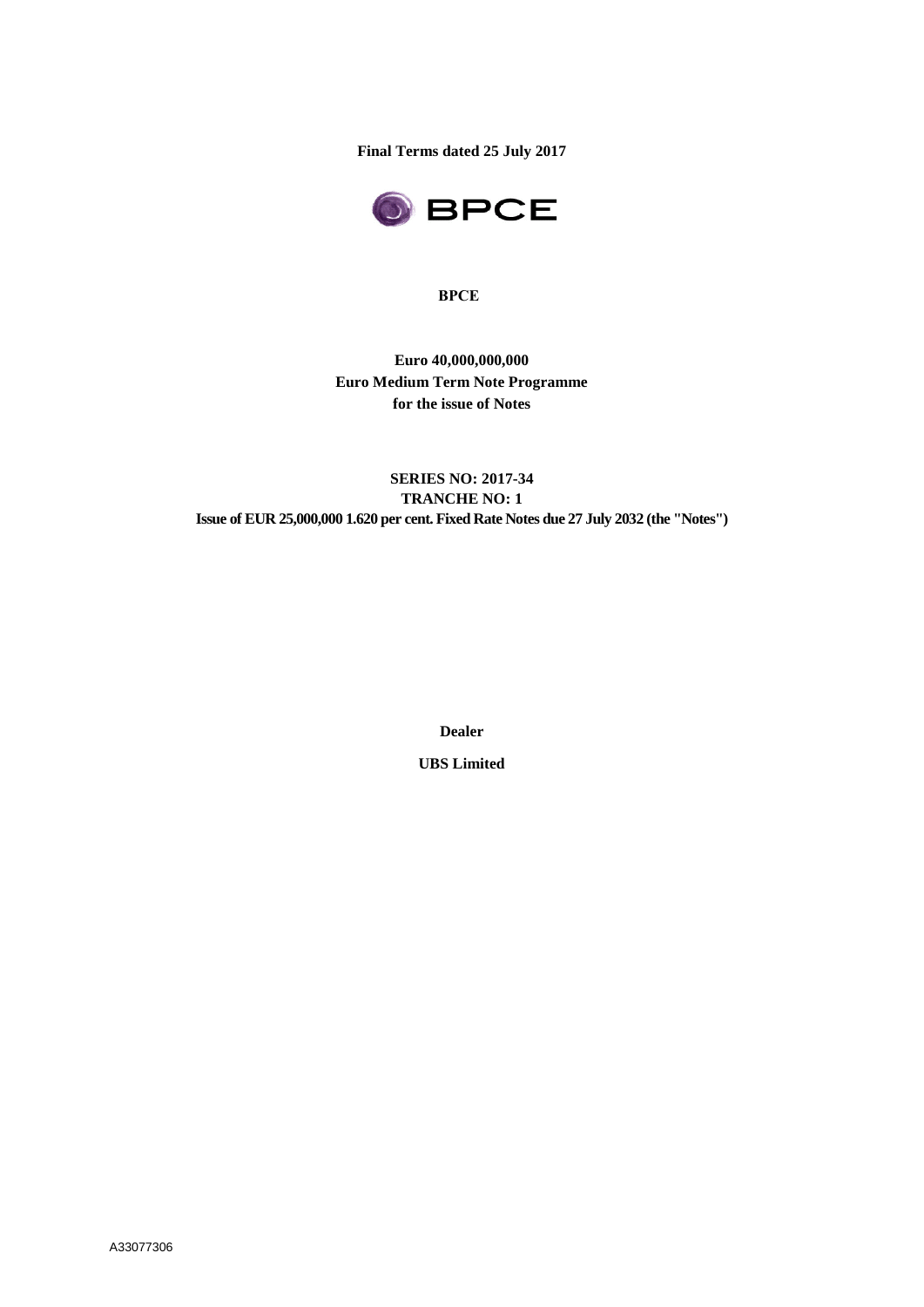#### **PART A – CONTRACTUAL TERMS**

Terms used herein shall be deemed to be defined as such for the purposes of the Conditions (the "**Conditions**") set forth in the base prospectus dated 21 December 2016 which received visa n°16-595 from the *Autorité des marchés financiers* (the "**AMF**") on 21 December 2016 (the "**Base Prospectus**"), as supplemented by the Supplements dated 16 February 2017, 2 March 2017, 29 March 2017 and 18 May 2017 which received from the AMF visa n°17-060, n°17-082, n°17-118 and n°17-206 on 16 February 2017, 2 March 2017, 29 March 2017 and 18 May 2017 (the "Base Prospectus Supplements"), which together constitute a base prospectus for the purposes of the Prospectus Directive.

This document constitutes the Final Terms of the Notes described herein for the purposes of Article 5.4 of the Prospectus Directive and must be read in conjunction with such Base Prospectus as so supplemented. Full information on the Issuer and the offer of the Notes is only available on the basis of the combination of these Final Terms and the Base Prospectus as so supplemented. The Base Prospectus and the Supplement(s) are available for viewing at the office of the Fiscal Agent or each of the Paying Agents and on the website of the AMF (www.amf-france.org) and copies may be obtained from BPCE, 50 avenue Pierre Mendès-France, 75013 Paris, France.

| 1. | Issuer:                          |                                   | <b>BPCE</b>                                                                                                                                                  |
|----|----------------------------------|-----------------------------------|--------------------------------------------------------------------------------------------------------------------------------------------------------------|
| 2. | (i)                              | Series Number:                    | 2017-34                                                                                                                                                      |
|    | (ii)                             | Tranche Number:                   | $\mathbf{1}$                                                                                                                                                 |
| 3. |                                  | Specified Currency or Currencies: | Euro ( $"EUR"$ )                                                                                                                                             |
| 4. | <b>Aggregate Nominal Amount:</b> |                                   |                                                                                                                                                              |
|    | (i)                              | Series:                           | EUR 25,000,000                                                                                                                                               |
|    | (ii)                             | Tranche:                          | EUR 25,000,000                                                                                                                                               |
| 5. |                                  | Issue Price:                      | 100 per cent. of the Aggregate Nominal Amount                                                                                                                |
| 6. | Specified Denomination(s):       |                                   | EUR 100,000                                                                                                                                                  |
| 7. | (i)                              | Issue Date:                       | 27 July 2017                                                                                                                                                 |
|    | (ii)                             | Interest Commencement Date:       | <b>Issue Date</b>                                                                                                                                            |
| 8. |                                  | <b>Interest Basis:</b>            | 1.620 per cent. per annum Fixed Rate<br>(further particulars specified below)                                                                                |
| 9. |                                  | Maturity Date:                    | 27 July 2032                                                                                                                                                 |
|    |                                  | 10. Redemption Basis:             | Subject to any purchase and cancellation or early<br>redemption, the Notes will be redeemed on the Maturity<br>Date at 100 per cent. of their nominal amount |
|    |                                  | 11. Change of Interest Basis:     | Not Applicable                                                                                                                                               |
|    |                                  | 12. Put/Call Options:             | Not Applicable                                                                                                                                               |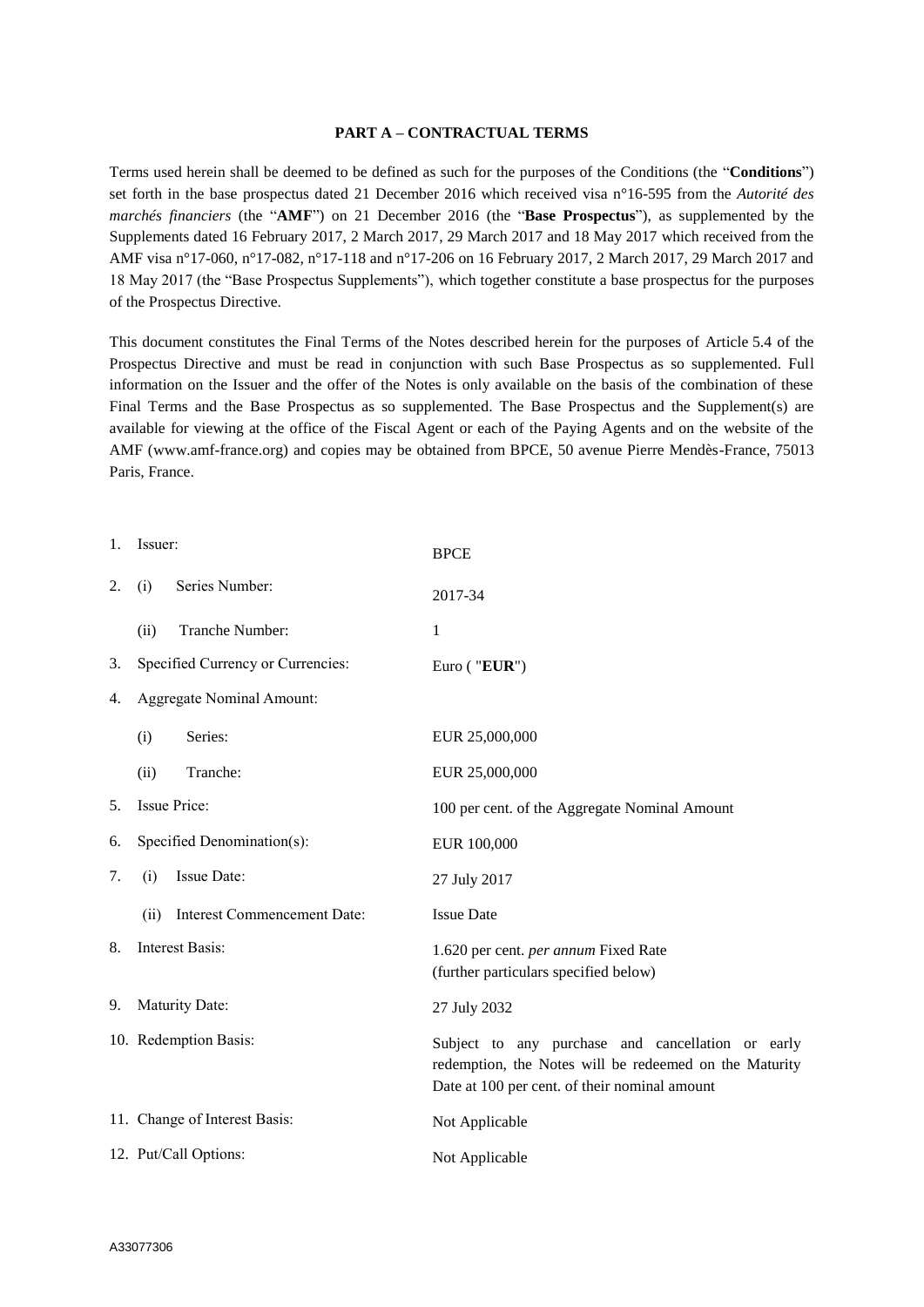| 13. (i)                                          |      | Status of the Notes:                                                     | <b>Senior Preferred Notes</b>                                                                                                                                    |
|--------------------------------------------------|------|--------------------------------------------------------------------------|------------------------------------------------------------------------------------------------------------------------------------------------------------------|
|                                                  | (11) | Dates of the corporate authorisations<br>for issuance of Notes obtained: | Decision of the <i>Directoire</i> of the Issuer dated 18 April<br>2017 and decision of Mr. Jean-Philippe Berthaut, Head of<br>Group Funding, dated 18 July 2017. |
| PROVISIONS RELATING TO INTEREST (IF ANY) PAYABLE |      |                                                                          |                                                                                                                                                                  |
|                                                  |      | 14. Fixed Rate Note Provisions                                           | Applicable                                                                                                                                                       |

|       |                                               | $\mu$                                                                                         |
|-------|-----------------------------------------------|-----------------------------------------------------------------------------------------------|
| (i)   | Rate of Interest:                             | 1.620 per cent. <i>per annum</i> payable annually in arrear on<br>each Interest Payment Date  |
| (ii)  | Resettable:                                   | Not Applicable                                                                                |
| (iii) | Interest Payment Date(s):                     | 27 July in each year from and including 27 July 2018 up to<br>and including the Maturity Date |
| (iv)  | <b>Fixed Coupon Amount:</b>                   | EUR 1,620 per Note of EUR 100,000 Specified<br>Denomination                                   |
| (v)   | Broken Amount(s):                             | Not Applicable                                                                                |
| (vi)  | Day Count Fraction:                           | Actual/Actual (ICMA)                                                                          |
|       | (vii) Determination Dates:                    | 27 July in each year                                                                          |
|       | (viii) Payments on Non-Business Days          | As per Conditions                                                                             |
|       | 15. Floating Rate Note Provisions             | Not Applicable                                                                                |
|       | 16. Zero Coupon Note Provisions               | Not Applicable                                                                                |
|       | 17. Inflation Linked Interest Note Provisions | Not Applicable                                                                                |

# **PROVISIONS RELATING TO REDEMPTION**

| 18. Call Option                                                                                                                                                                                                                                | Not Applicable                                                |
|------------------------------------------------------------------------------------------------------------------------------------------------------------------------------------------------------------------------------------------------|---------------------------------------------------------------|
| 19. Put Option                                                                                                                                                                                                                                 | Not Applicable                                                |
| 20. MREL/TLAC Disqualification Event Call<br>Option:                                                                                                                                                                                           | Not Applicable                                                |
| 21. Final Redemption Amount of each Note                                                                                                                                                                                                       | EUR 100,000 per Note of EUR 100,000 Specified<br>Denomination |
| 22. Inflation Linked Notes – Provisions relating<br>to the Final Redemption Amount:                                                                                                                                                            | Not Applicable                                                |
| 23. Early Redemption Amount                                                                                                                                                                                                                    |                                                               |
| Early Redemption Amount(s) of each<br>(i)<br>Senior Preferred Note payable on<br>redemption upon the occurrence of a<br>Withholding Tax Event (Condition<br>$6(i)(i)$ , a Gross-Up Event (Condition<br>$6(i)(ii)$ or for illegality (Condition | EUR 100,000 per Note of EUR 100,000 Specified                 |
|                                                                                                                                                                                                                                                |                                                               |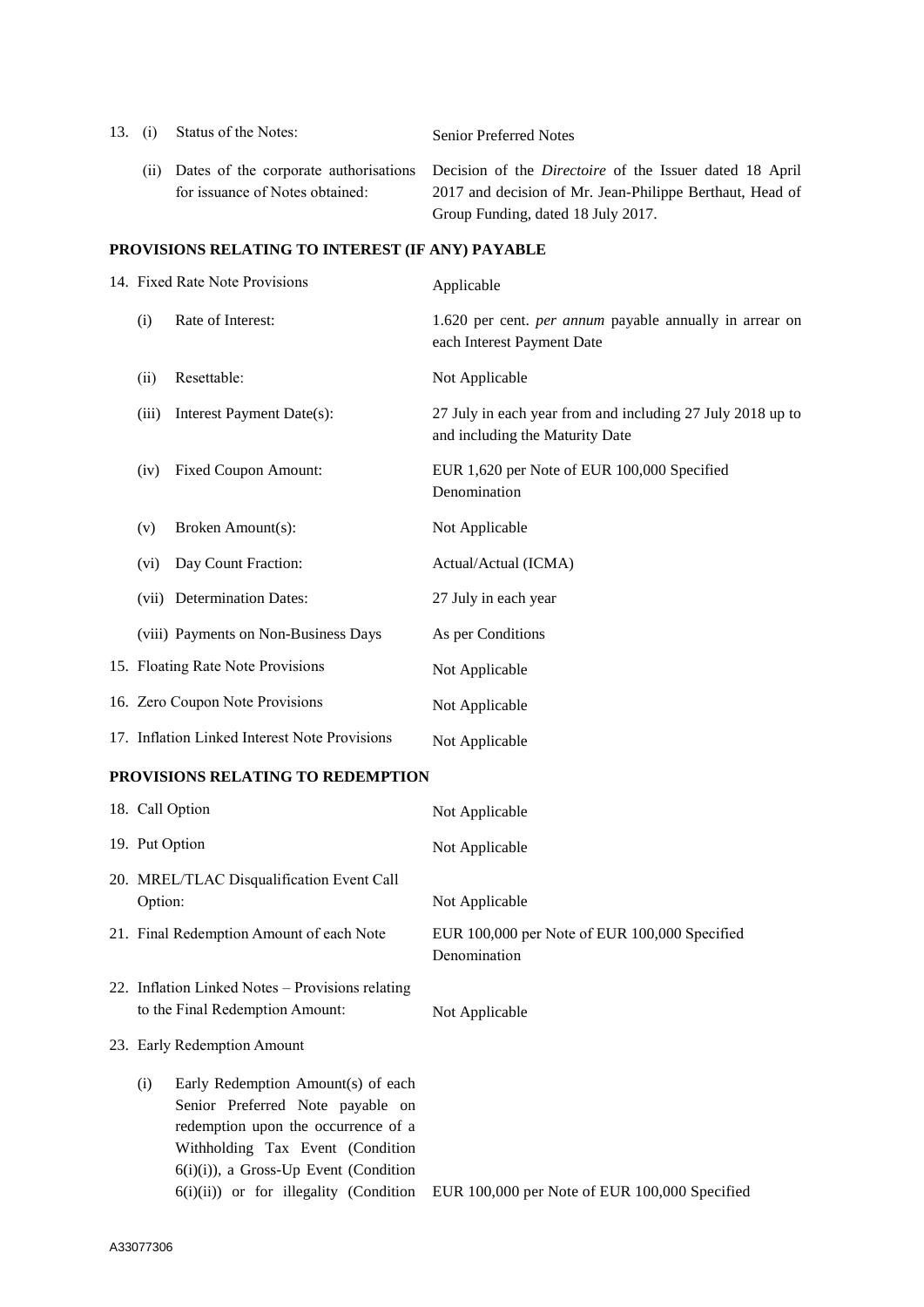|                                                                                                                             | $6(1)$ :                                                                                                                                                                                                                                                     | Denomination                                                   |
|-----------------------------------------------------------------------------------------------------------------------------|--------------------------------------------------------------------------------------------------------------------------------------------------------------------------------------------------------------------------------------------------------------|----------------------------------------------------------------|
| (ii)                                                                                                                        | Early Redemption Amount(s) of each<br>Senior Non-Preferred Note payable on<br>redemption upon the occurrence of an<br>MREL/TLAC Disqualification Event<br>(Condition 6(g)) or a Withholding Tax<br>Event (Condition $6(i)(i)$ ):                             | Not Applicable                                                 |
| (iii)                                                                                                                       | Early Redemption Amount(s) of each<br>Subordinated<br>Note<br>payable<br>on<br>redemption upon the occurrence of a<br>Capital Event (Condition 6(h), a<br>Withholding Tax Event (Condition<br>6(i)(i) or a Tax Deductibility Event<br>(Condition 6(i)(iii)): | Not Applicable                                                 |
| (iv)                                                                                                                        | Early Redemption Amount(s) of each<br>Note payable on redemption upon the<br>occurrence of an Event of Default<br>(Condition 9):                                                                                                                             | EUR 100,000 per Notes of EUR 100,000 Specified<br>Denomination |
| (v)                                                                                                                         | Redemption for taxation reasons<br>permitted on days others than Interest<br>Payment Dates (Condition 6(i)):                                                                                                                                                 | Yes                                                            |
| (vi)                                                                                                                        | Unmatured Coupons to become void<br>upon early redemption (Materialised<br>Bearer Notes only) (Condition 7(f)):                                                                                                                                              | Not Applicable                                                 |
|                                                                                                                             | <b>GENERAL PROVISIONS APPLICABLE TO THE NOTES</b>                                                                                                                                                                                                            |                                                                |
|                                                                                                                             | 24. Form of Notes:                                                                                                                                                                                                                                           | <b>Dematerialised Notes</b>                                    |
|                                                                                                                             | (i) Form of Dematerialised Notes:                                                                                                                                                                                                                            | Bearer form (au porteur)                                       |
| (ii)                                                                                                                        | <b>Registration Agent:</b>                                                                                                                                                                                                                                   | Not Applicable                                                 |
| (iii)                                                                                                                       | Temporary Global Certificate:                                                                                                                                                                                                                                | Not Applicable                                                 |
| (iv)                                                                                                                        | Applicable TEFRA exemption:                                                                                                                                                                                                                                  | Not Applicable                                                 |
| 25. Financial Centre(s):                                                                                                    |                                                                                                                                                                                                                                                              | TARGET2                                                        |
| 26. Talons for future Coupons or Receipts to be<br>attached to Definitive Notes (and dates on<br>which such Talons mature): |                                                                                                                                                                                                                                                              | Not Applicable                                                 |
| 27. Details relating to Instalment Notes: amount<br>of each instalment, date on which each<br>payment is to be made:        |                                                                                                                                                                                                                                                              | Not Applicable                                                 |
| 28. Redenomination provisions:                                                                                              |                                                                                                                                                                                                                                                              | Not Applicable                                                 |
| 29. Purchase in accordance with Article L.213-1                                                                             |                                                                                                                                                                                                                                                              | Applicable                                                     |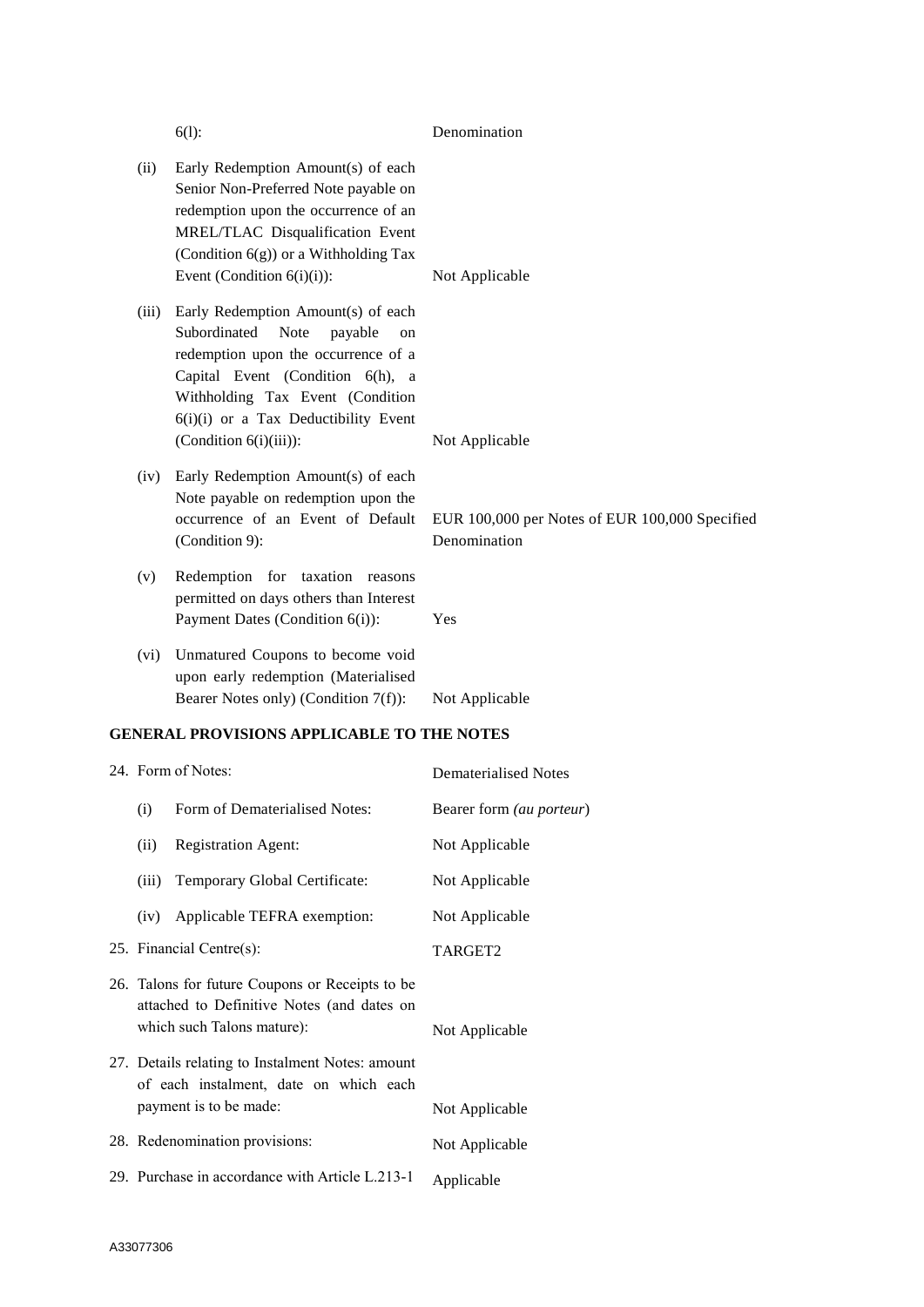A and D.213-1 A of the French Code monétaire et financier:

30. Consolidation provisions: Not Applicable 31. Waiver of Set-Off : Applicable 32. *Masse*: Contractual *Masse* shall apply Name and address of the Representative: MCM AVOCAT, Selarl d'avocats interbarreaux inscrite au Barreau de Paris 10, rue de Sèze 75009 Paris France Represented by Maître Antoine Lachenaud, Co-gérant – associé Name and address of the alternate Representative: Maître Philippe Maisonneuve Avocat 10, rue de Sèze 75009 Paris France

> The Representative will receive a remuneration of 2,000 (excluding VAT) per year

## **RESPONSIBILITY**

The Issuer accepts responsibility for the information contained in these Final Terms.

Signed on behalf of BPCE

Duly represented by: Jean-Philippe Berthaut, Head of Group Funding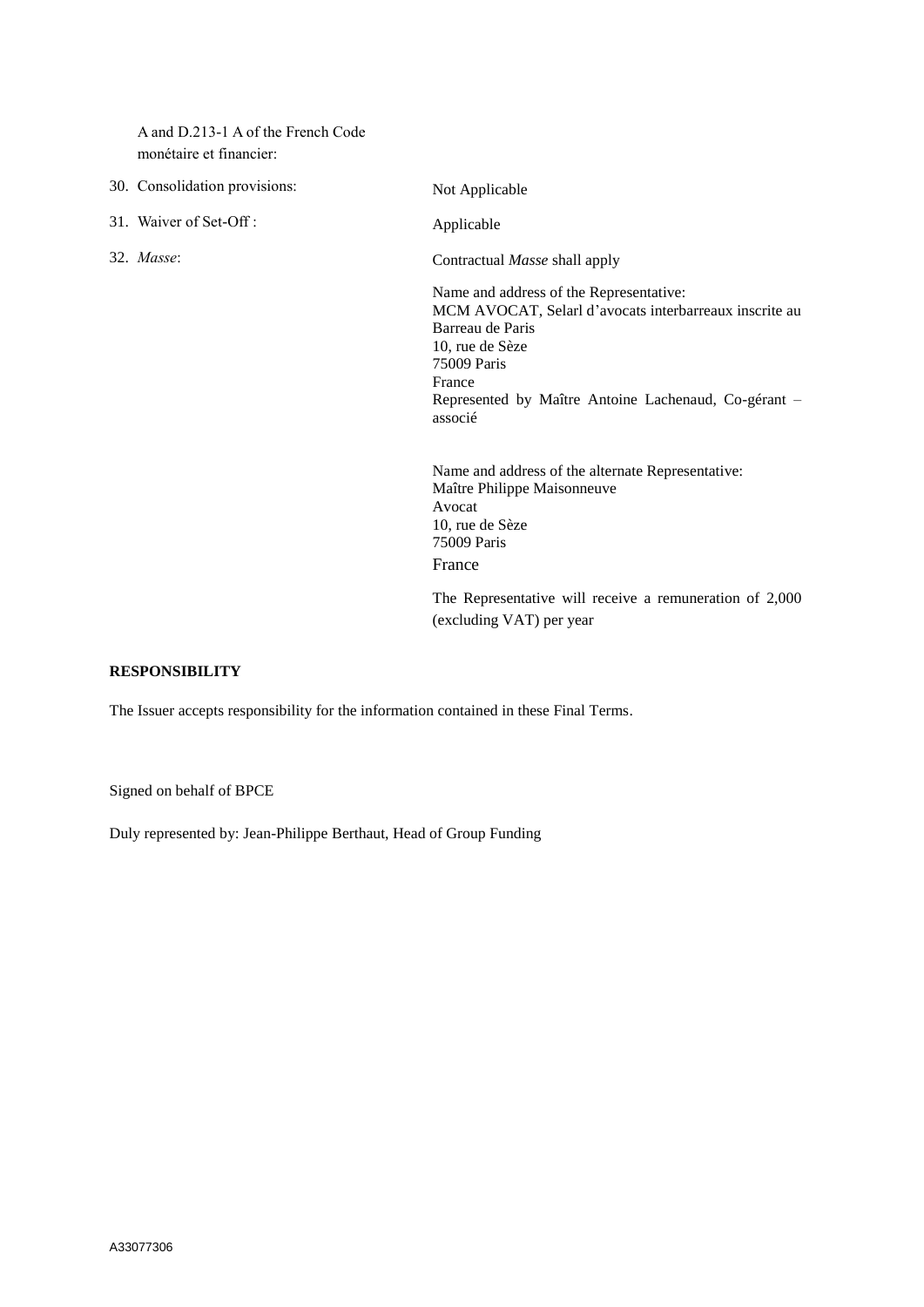# **PART B – OTHER INFORMATION**

#### **1. LISTING AND ADMISSION TO TRADING**

(i) Listing and Admission to trading: Application has been made by the Issuer (or on its behalf) for the Notes to be listed and admitted to trading on Euronext Paris with effect from the Issue Date.

(ii) Estimate of total expenses related to admission to trading: EUR 9,100

## **2. RATINGS**

Ratings: Not Applicable

## **3. INTERESTS OF NATURAL AND LEGAL PERSONS INVOLVED IN THE ISSUE**

"Save as discussed in "Subscription and Sale", so far as the Issuer is aware, no person involved in the offer of the Notes has an interest material to the offer."

#### **4. YIELD**

| Indication of yield: | 1.62 per cent. <i>per annum</i> |
|----------------------|---------------------------------|
|                      |                                 |

The yield is calculated at the Issue Date on the basis of the Issue Price. It is not an indication of future yield.

#### **5. OPERATIONAL INFORMATION**

| ISIN:                                                                  | FR0013270832             |
|------------------------------------------------------------------------|--------------------------|
| Common Code:                                                           | 165185552                |
| Depositaries:                                                          |                          |
| Euroclear France to act as Central<br>(i)<br>Depositary:               | Yes                      |
| (ii) Common Depositary for Euroclear<br>and Clearstream:               | N <sub>0</sub>           |
| Any clearing system(s) other than<br>Euroclear and Clearstream and the |                          |
| relevant identification number(s):                                     | Not Applicable           |
| Delivery:                                                              | Delivery against payment |
| Names and addresses of additional                                      |                          |
| Paying Agent(s) (if any):                                              | Not Applicable           |